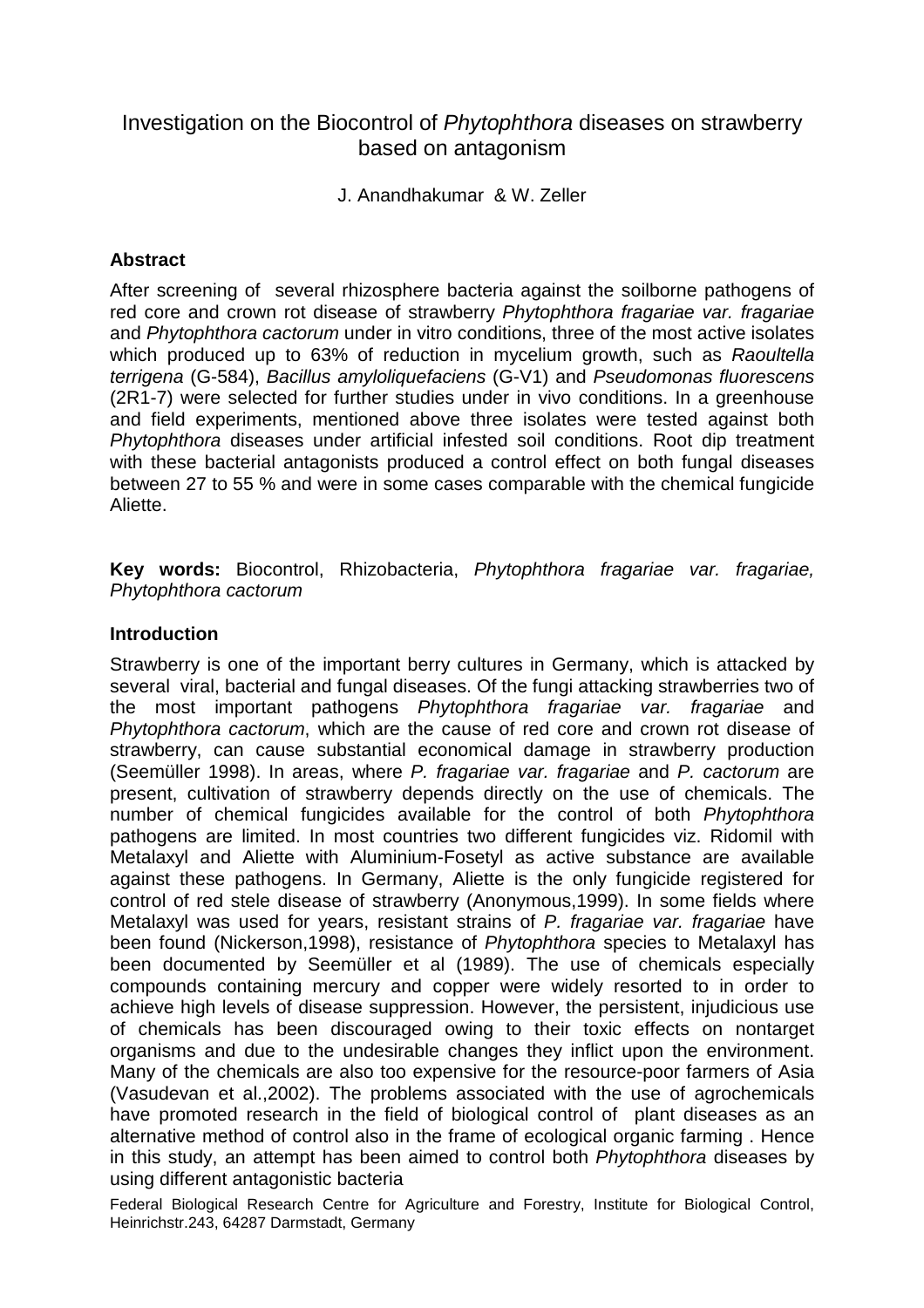## **Material and Methods**

### Preparation of Bacteria

After a screening of more than 100 bacterial isolates out of the rhizosphere of fruit orchards in dual culture test, three with the best inhibition effect against the two Phytophthora pathogens, were further used for the in vivo experiments. The following bacterial isolates were used: Raoultella terrigena (G-584), Bacillus amyloliquefaciens (G-V1) and Pseudomonas fluorescens (2R1-7).

Bacterial isolates G-V1, G-584 were formulated by the company E-nema, Raisdorf. The 2R1-7 isolate were prepared by growing in Tryptic Soya Broth for 24 h at 26° C, cells were harvested by centrifugation and diluted to an optical density of 0.20 at 660 nm. The bacterial concentration  $10^8$  to  $10^9$  used for the experiments.

## Preparation of Pathogen Inoculum

Inocula of P. fragariae and P. cactroum were cultured in vermiculate media (composed of seeds of rye) for 4 weeks at 18° C and 3 % of inoculum used for artificial infection of soil.

### Plant material

Tests were performed with strawberry (Fragaria X ananassa Duchesne) cv, " Elsanta " plants. This variety of strawberry is highly susceptibility to red stele and crown rot disease.

### Greenhouse Experiments

Strawberry plant roots were dipped for 15 minutes into the bacterial suspension in order to have direct exposure of the roots to the antagonistic bacteria. Roots of control plants were either dipped in tap water or 0.5 % Aliette. Plants were then transferred to 14 cm plastic pots with artificially infested soil using 3 % of pathogens. The experiment was arranged in two separate blocks, each with 10 pots per treatment. 90 days of after planting, plants were removed from pots, the roots were carefully washed and disease was scored using a 0-5 scale and disease index calculated. Statistical significance was tested using Duncan's Multiple Range Test  $(P=0.05)$ .

### Field Experiments

Field experiments were carried out under artificially infested soil conditions (3 % of pathogen inoculum was applied to each planting hole). Plants were treated with bacteria by root dip as described above. Plants were planted in four rows at least 40 plants per treatment (arranged in randomised design). Harvesting of plants (12 weeks after planting), rating of disease severity, computerization of disease index and statistical significance were all made as described above. Results and Discussion

Federal Biological Research Centre for Agriculture and Forestry, Institute for Biological Control, Heinrichstr.243, 64287 Darmstadt, Germany In greenhouse experiment, rhizobacteria showed different levels of biocontrol activity towards both pathogens (Table .1). maximum % control of 54% against red core from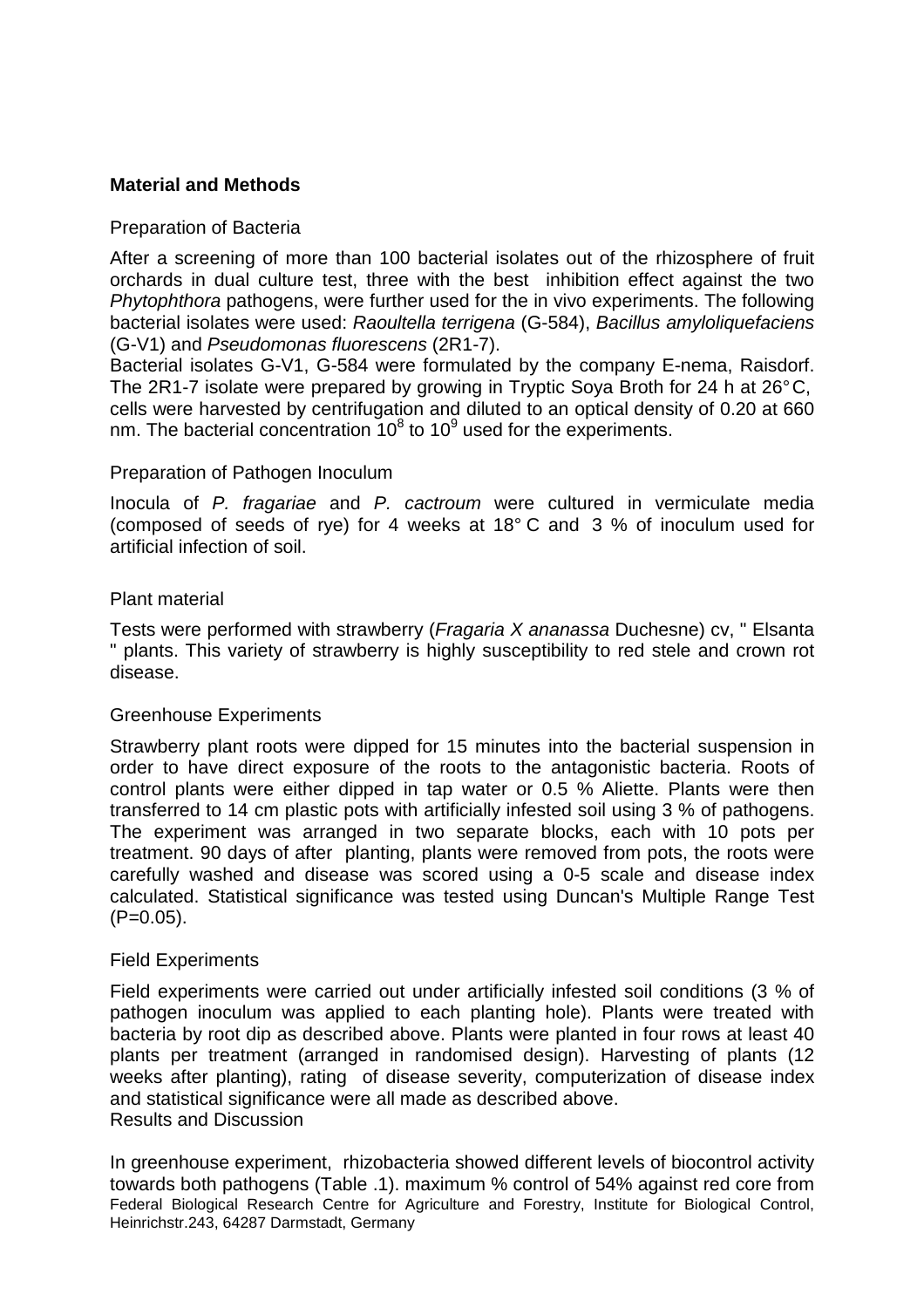isolate 2 R1-7 of P. flourescens, where as against crown rot isolate G-584 of Raoultella terrigena showed the highest effect of 55 % which induced nearly comparable with chemical control Aliette 64. 7 %.

Tab.1: Influence of Rhizobacteria on disease index of red core and crown rot of strawberry under artificial infested soil conditions in the greenhouse ( 90 days after treatment) n=20

| <b>Treatments</b>   | Red core                    |      | Crown rot       |           |
|---------------------|-----------------------------|------|-----------------|-----------|
|                     | % Disease index   % Control |      | % Disease index | % Control |
| Control             | 42 a                        |      | 51 a            |           |
| G-584               | $26$ bc                     | 38.1 | 23 <sub>b</sub> | 55.0      |
| $G-V1$              | $27$ bc                     | 35.7 | 26 <sub>b</sub> | 49.0      |
| 2 R <sub>1</sub> -7 | 19 <sub>c</sub>             | 54.7 | 26 <sub>b</sub> | 49.0      |
| Aliette             | 16 <sub>c</sub>             | 61.9 | 18 <sub>b</sub> | 64.7      |

The tested bacterial isolates also gave a considerable degree of protection against both pathogens. In a field experiment (Table. 2), the isolate 2 R1-7 of P. fluorescens showed also highest effect up to 50% followed by G-584 and G-V1 against red core disease but a lower degree of control against crwon rot (32 to 37 %).

Bacterial strains tested for biocontrol activity towards Phytophthora sps were previously shown to have biocontrol activity against different pathogens on a variety of different crops except bacterial isolate Raoultella terrigena of our knowledge. In our studies, all of the tested strains showed different level of protection against both Phytophthora sps, variation in antagonistic activity of rhizobacteria with time and in different systems is a known phenomenon (Weller 1988) and still difficult to explain. Biotic factors such as concurrence in root colonization with the soil specific microbial community or infection by pathogens may play a role. Abiotic factors such as soil type, moisture and temperature as well as variations in application technology also may of importance (Deacon 1991).

In addition, isolation and identification of Phytophthora spp from naturally infested soil from fields of different growers were undertaken, in order to confirm the natural infested soil status for field experiments. Isolates were identified at the genus level by using selective media, microscopic observation and plant disease detection kit (ALERT, Neogen corporation ,USA).

Further biocontrol studies are in progress on different locations of Germany under naturally infested soil conditions with strawberry farmers in order to confirm the efficacy. Investigations on the bacterial mode of action of their biocontrol activity will help in understanding the differences in activity between the bacterial strains.